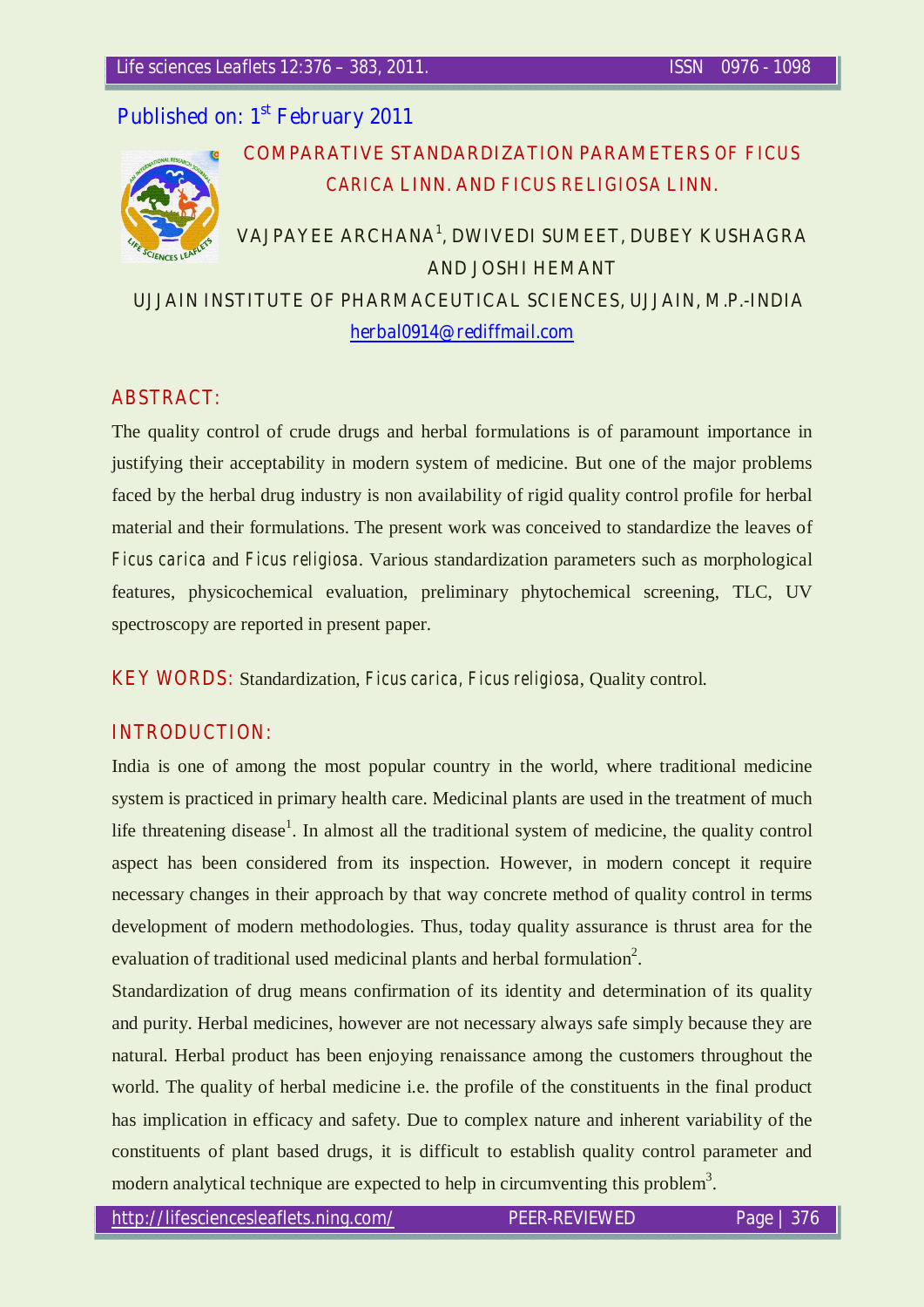The quality control of crude drugs and herbal formulations is of paramount importance in justifying their acceptability in modern system of medicine. But one of the major problems faced by the herbal drug industry is non availability of rigid quality control profile for herbal material and their formulations. Quality controls of synthetic drug offer no problems with very well defined parameters of analysis. In contrast, herbal products represent a number of unique problems when quality aspects are considered. These are because of the nature of the herbal ingredients present therein, which are complex mixtures of different secondary metabolites that can vary considerably depending on environmental and generic factors. Furthermore, the constituents responsible for the claimed therapeutic effects are frequently unknown or only partly explained. These complex positions of quality aspects of herbal drugs are further complicated by the use of combination of herbal ingredients as are being used in traditional practice<sup>4</sup>.

*Ficus carica* Linn *and Ficus religiosa* Linn belong to family Moraceae are medicinally important plants, wildly grown in some parts of our country and used in the treatment of various disease and disorders of human ailments by tribal and rural people of our country<sup>5</sup>. So, far no any systematic work was carried out on the comparative study of *Ficus carica*  Linn and *Ficus religiosa* Linn based on the standardization parameter therefore, these plants were selected for present investigations.

#### *MATERIALS AND METHODS:*

#### **Collection and authentication of plant material**

The leaves of selected plants were collected in the months of August 2010 from the botanical garden of UIPS and authenticated by Dr. S. N. Dwivedi, Prof. and Head, Department of Botany, Janata PG College, APS, University, Rewa, M.P-India and a voucher specimen FC/05/23, FR/05/59 were deposited in our department. The leaves were later air-dried, powdered and stored in an air-tight container for further use.

#### **Pharmacognostical evaluation**

**Macroscopic characters:** Various morphological features of the leaves of *Ficus carica* Linn and Ficus religiosa Linn were studied<sup>6</sup>.

**Physico-chemical evaluation:** The dried leaves of *Ficus carica* Linn. *and Ficus religiosa*  Linn., were subjected to standard procedure for the determination of various physicochemical parameters.

**Extraction of Plant Material:** 10g of the leaf powder of both the plants was extracted with water and ethanol in soxhlet apparatus<sup>6</sup>. The different extracts were tested for the presence of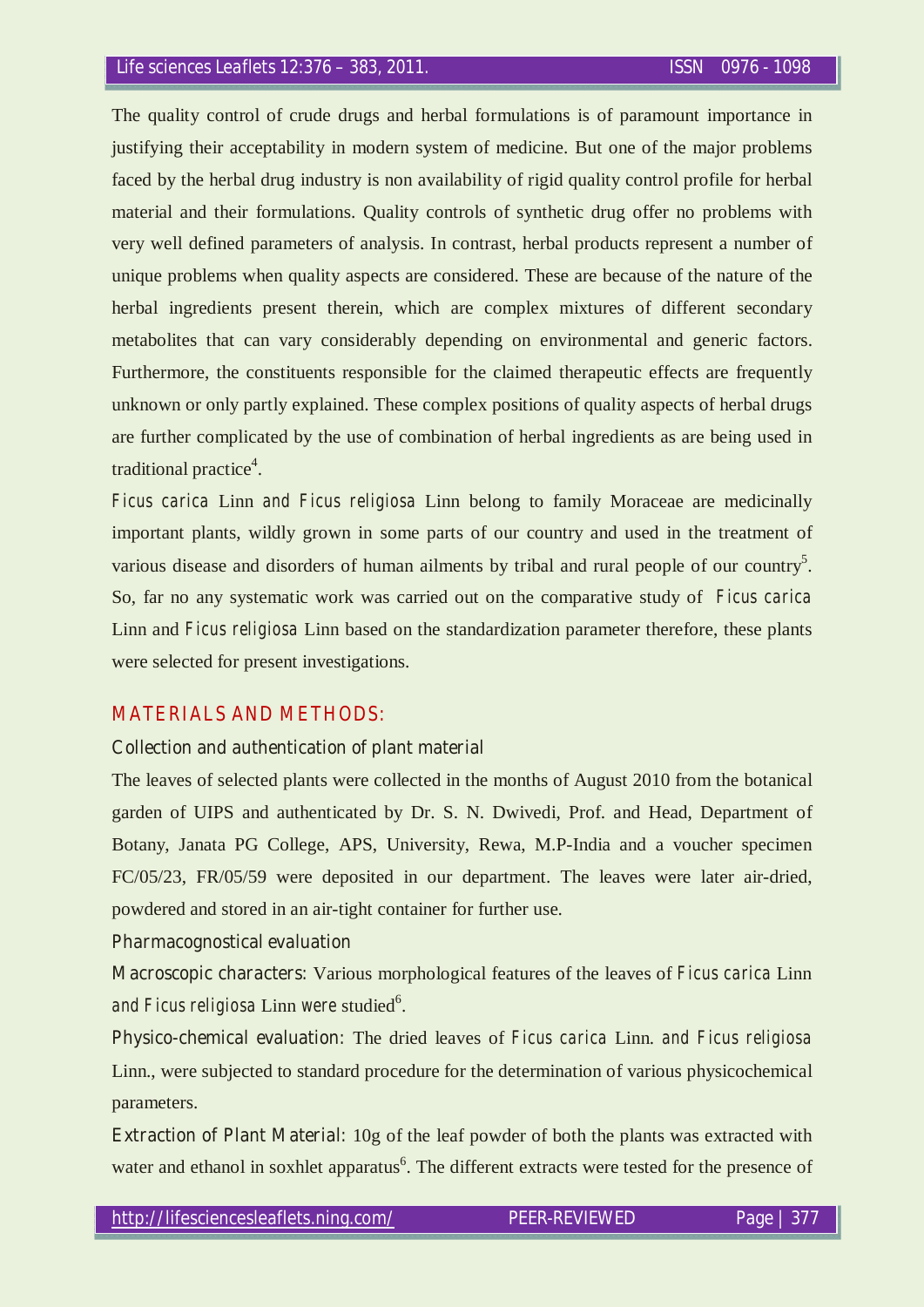steroids, reducing sugars, carbohydrates, triterpenoids, alkaloids, phenolic compounds, saponins, protein glycosides, tannins and flavonoids.

**Limit Test:** The limit test of chloride and sulphate for both the aqueous and ethanolic extract was performed as per method described<sup>7</sup>.

**Preliminary Phytochemical Screening:** Preliminary phytochemical analysis of the various extracts of the leaf powder in both the solvents has been performed $8$ .

**Thin layer chromatography:** The TLC plate was prepared by silica gel G. The plate was then get activated in hot air oven at  $110<sup>0</sup>$ c for 30 min. Solvent system was prepared from water and ethanol in (9:1): Then the spot was made on the plate Then the plate was kept in the solvent system until it reaches to 75% of the plate. The plate was kept in iodine chamber and spot was examined<sup>6</sup>. Calculation was done and  $R_f$  value was calculated.

#### **Spectrophotometric method**

**UV Spectrophotometry:** 100 mg of the leaf extract (*Ficus carica* Linn & *Ficus religiosa* Linn) was dissolved in 100ml of distilled water. The concentration of this solution is 1000 µg/ml. Further substock solution of 100 µg/ml was prepared from the stock solution by pipetting out 10 ml of the solution from the stock solution in 100 ml volumeteric flask . It was diluted to 100 ml with water. Then from the sub stock solution different dilution was prepared,5 µg/ ml,10 µg/ml,15 µg/ml, 20 µg/ml,25 µg/ml,30 µg/ml.Then 25µg/ml solution (*Ficus carica* Linn & *Ficus religiosa* Linn) was taken max of *Ficus carica* Linn was found at 216nm and *Ficus religiosa* Linn was found at 220 nm. Then different sample solutions of *Ficus carica* Linn & *Ficus religiosa* Linn was observed in UV spectrometer at  $_{max}$  216nm &  $220$ mm<sup>6</sup>.

#### *RESULTS AND DISCUSSION:*

The plant *Ficus carica* Linn*. and Ficus religosa* Linn*.* is an indigenous plants grown wildly in many parts of our country and was chosen for the present investigation. The plant belongs to the family Moraceae. The scanty availability of information on this plant facilitates the study on it. The attempt was made to study the comparative standardization of both the plants. The morphological features of roots and leaves of both the plants *Ficus carica* Linn*.* and *Ficus religosa* Linn*.* were studied. The morphological features of the leaves was given in table 1.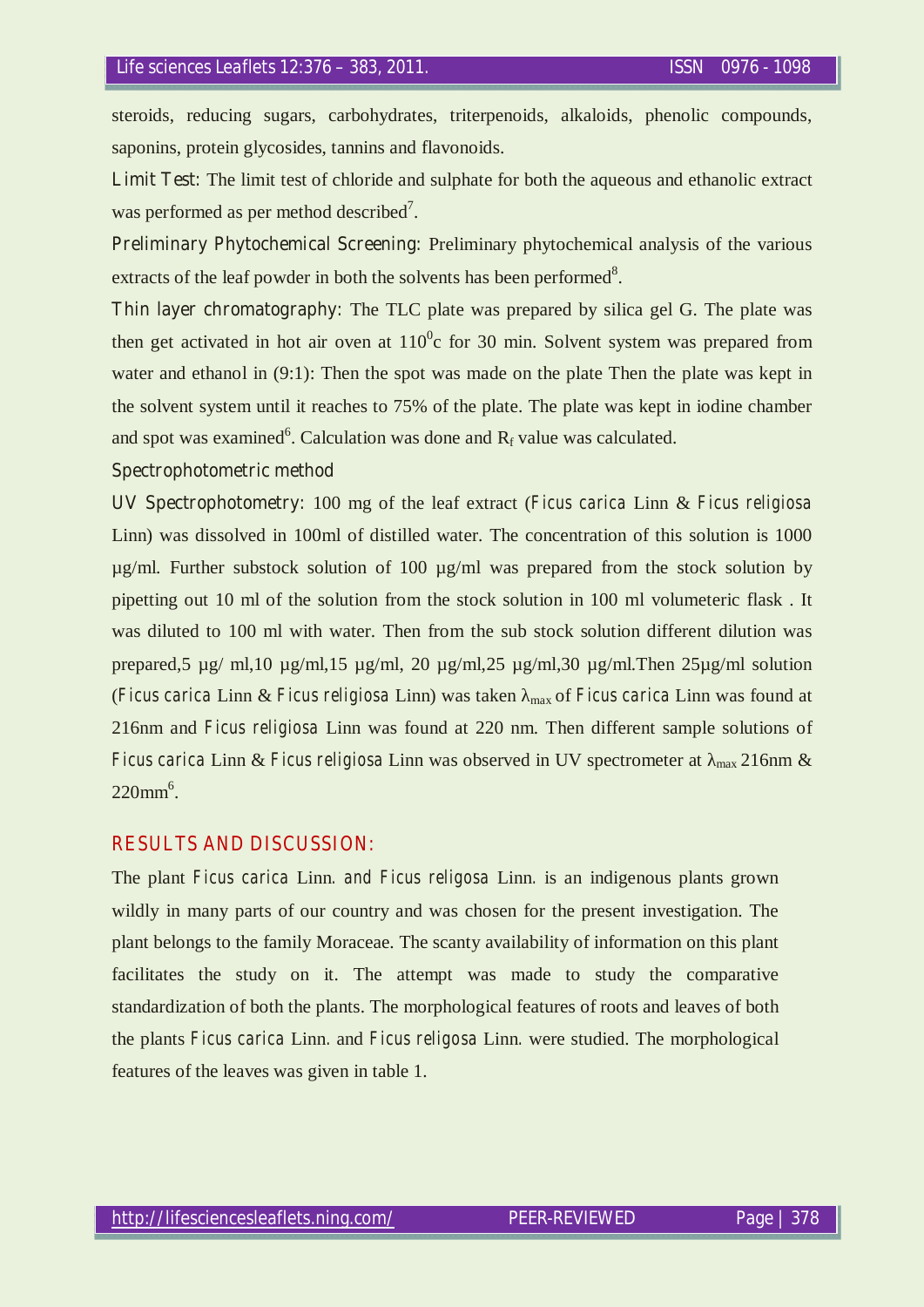



**Fig. 5.** *Ficuscarica* **Linn****Fig. 6.** *Ficus religiosa* **Linn**

The comparative physicochemical analysis of leaves powder of *Ficus carica* Linn and *Ficus religiosa* Linn were carried out. In this study ash values (total ash, acid insoluble ash and water soluble ash), swelling index and LOD were determined and the results was given in table 2.

The dried and coarse powdered of leaves of *Ficus carica* Linn (FC) and *Ficus religiosa* Linn (FR) were extracted with ethanol and water(Table 3).

The both extract (aqueous and ethanolic) of the plant of *Ficus carica* Linn*.* and *Ficus religosa*  Linn*.* were subjected to phytochemical screening which reveal the presence of various pharmacological active constituents. The results were given in table 4.

The pH of both the extract was determined by 1% w/v solution in same solvent. The results for all the extract was given in table 5

The limit test of chloride and sulphate were determined with aqueous extract of both the plants and the results were given in table 6.

The solubility of both the extract was carried out and the data was given in table 7.

The TLC of both the aqueous and ethanolic extract was performed with different solvent and the  $R_f$  value was calculated. The calculated  $R_f$  value was given presented in table 8.

The UV analysis of the aqueous extract of *Ficus carica* Linn and *Ficus religiosa* Linn was performed at  $_{\text{max}}$  216nm &  $_{\text{max}}$  220nm. The data obtained along with the curve which was obtained linear is given in table 9.

Therefore, it was concluded from the present investigation that the selected species of Ficus contains various active phytoconstituents which was confirmed by preliminary phyctochemical screening. Hence, detailed screening may be formed to isolate active moiety so, that it may be scientifically proved to access the pharmacological responses of the plant to ascertain its folklore uses.

Thus, the all these standardization parameters can be used as a diagnostic tool for the correct identification of the selected species. Hence, these standardization parameters are useful in detecting the adulterants if any in these plants and will lead to efficacy and purity of the selected plants.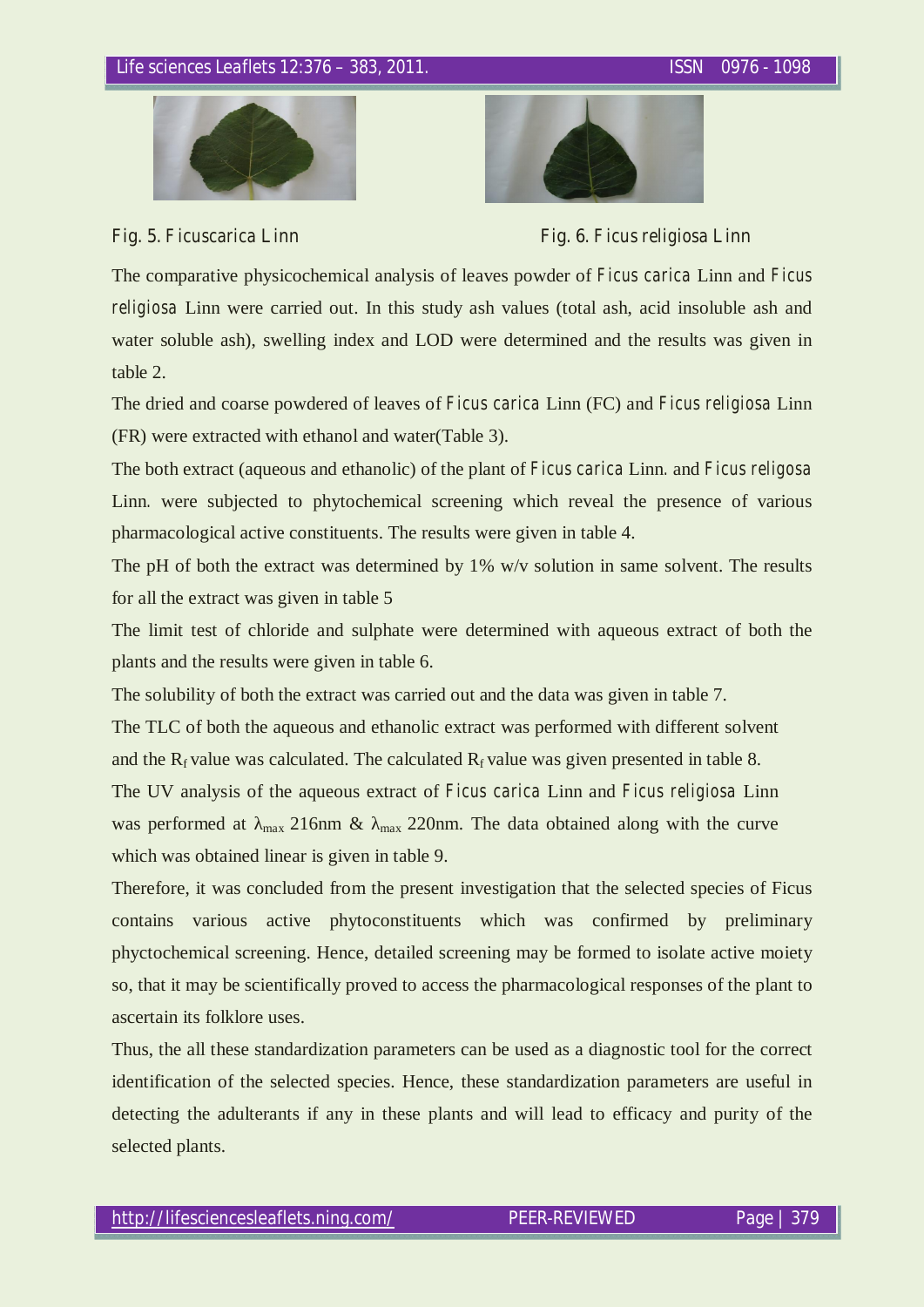#### *ACKNOWLEDGEMENTS:*

The authors are thankful to the Principal, UIPS for providing the necessary facilities in the College. Sincerely thanks to Dr. S.N. Dwivedi, Principal Investigator, Department of Botany, Janata College, A.P.S. University (M.P.) for their valuable support.

### *REFERENCES:*

- 1. Kaul Shefali and Dwivedi Sumeet (2010). Indigeneous ayurvedic knowledge of some species in the treatment of human disease and disorders. *International Journal of Pharmacy and Life Sciences*, 1(1):44-49.
- 2. Dwivedi Sumeet and Dubey Raghvendra (2009). QC of Herbals with special reference to standardization parameters: An overview; Abstract in National Seminar on *Technological and Regulatory aspects of Herbal Drugs Analysis*, organized by B.R.Nahata College of Pharmacy 7-Oct.,2009, Mandsaur, M.P., p.24.
- 3. Mukherjii P.K. (2001). *Quality Control of Herbal Drugs*, Business Horizon Publication, 1<sup>st</sup>, 183-219.
- 4. Dwivedi Sumeet and Dwivedi Abhishek (2010). Need of standardization of Ayurvedic herbs: Present status and future prospects; Abstract in National Seminar on *Analytical Method Development and Biomedical Analysis*, organized by B.R.Nahata College of Pharmacy, 28-29.Oct.2010, Mandsaur, M.P., p.61.
- 5. Nadkarni K.M., (1927). *Indian Materia Medica*, Vol-I, Bombay Popular Prakashan, second edition, reprint 1995, 595.
- 6. The Ayurvedic Pharmacopoeia of India, (2001), Part-I, Vol-I, Published by The controller publication, Govt. of India, Ministry of Health & Family Welfare, 137-146.
- 7. Indian Pharmacopoeia (1996). Government of India, Controller of Publication, Vol. II, New Delhi.
- 8. Kokate C.K. (1997). *Practical Pharmacognosy*, Vallabh Prakashan, Delhi., 4<sup>th</sup> Edition, 107 - 111.





 $\overline{\bullet}$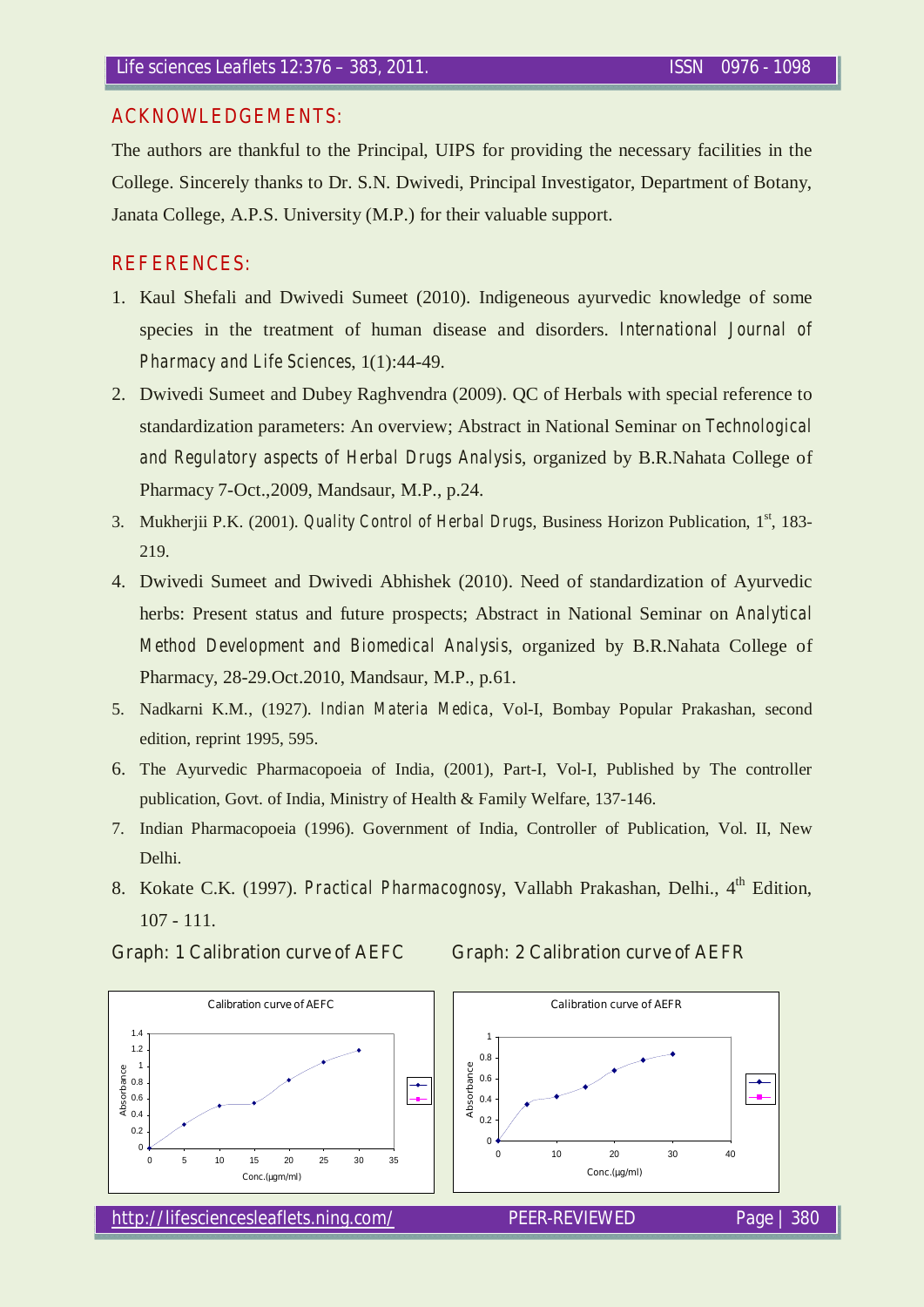| <b>Parameter</b>          | <b>LFC</b>                       | <b>LFR</b>                      |
|---------------------------|----------------------------------|---------------------------------|
| <b>Colour</b>             | <b>Upper</b> : Dark green        | <b>Upper:Dark green</b>         |
|                           | Lower: light green               | <b>Lower:light green</b>        |
| <b>Odour</b>              | <b>Odorless</b>                  | <b>Odorless</b>                 |
| <b>Taste</b>              | <b>Bitter</b>                    | <b>Bitter</b>                   |
| <b>Size</b>               | Length :26cm                     | Length: 13cm                    |
|                           | Width:24cm                       | <b>Width:8cm</b>                |
| <b>Texture</b>            | Upper: rough                     | <b>Upper:rough</b>              |
|                           | Lower: rough                     | Lower:smooth                    |
| <b>Shape of Lamina</b>    | Deltoid                          | <b>Deltoid</b>                  |
| <b>Margin</b>             | Dentate                          | <b>Waxy</b>                     |
| <b>Apex</b>               | Acute                            | <b>Acuminate</b>                |
| <b>Nature of leaf</b>     | Simple                           | <b>Simple</b>                   |
| <b>Duration of leaf</b>   | Persistent                       | <b>Persistent</b>               |
| <b>Base</b>               | Symmetrical                      | <b>Cordate</b>                  |
| <b>Venation</b>           | Reticulate, unicostate (pinnate) | Reticulate, unicostate(pinnate) |
| <b>Petiole</b>            | Petiolated                       | <b>Petiolated</b>               |
| <b>Midrib</b>             | Present                          | <b>Present</b>                  |
| <b>Phyllotaxy</b>         | Alternate                        | <b>Alternate</b>                |
| <b>Surface appearance</b> | <b>Pubescent</b>                 | <b>Pubescent</b>                |

## **Table 1 : Comparative morphological features of leaves of** *Ficus carica* **Linn and**   *Ficus religiosa* **Linn***.*

**Abbr.: LFC=Leaves of** *Ficus carica* **Linn***,* **LFR= Leaves of** *Ficus religiosa* **Linn** 

#### **Table 2: Comparative physicochemical parameters of leaves of** *Ficus carica* **Linn***.*  **and** *Ficus religosa* **Linn***.*

| S.No.            | <b>Parameters</b>        | <b>Values obtained</b> |                    |
|------------------|--------------------------|------------------------|--------------------|
|                  |                          | <i>Ficus carica L.</i> | Ficus religiosa L. |
| 1.               | <b>Total Ash</b>         | 5.6% w/w               | $6.8\%$ w/w        |
| 2.               | <b>Water Soluble Ash</b> | 4.1% $w/w$             | $3.9\%$ w/w        |
| 3.               | Acid Insoluble Ash       | $0.4\%$ w/w            | $0.25\%$ w/w       |
| $\overline{4}$ . | <b>FOM</b>               | $1.7\%$ w/w            | $2.3\%$ w/w        |
| 5.               | <b>Swelling Index</b>    | 45.45%                 | 30%                |
| 6.               | <b>LOD</b>               | $2.5\%$ w/w            | $0.1\%$ w/w        |

## **Table 3: Comparative extractive values of leaves of** *Ficus carica* **Linn***.* **and**  *Ficus religosa* **Linn** *.*

| S.No. | <b>Solvent</b> | <b>Estimated percentage</b><br>$($ %w/w) |           | <b>Color of extract</b>  |                                 |
|-------|----------------|------------------------------------------|-----------|--------------------------|---------------------------------|
|       |                | <b>FC</b>                                | <b>FR</b> | FC                       | <b>FR</b>                       |
|       | Water          | 12.7193                                  | 5.2801    | Greenish<br><b>Brown</b> | <b>Dark Brown</b>               |
|       | <b>Ethanol</b> | 6.3350                                   | 4.3489    | Light<br><b>Brown</b>    | <b>Blackish</b><br><b>Brown</b> |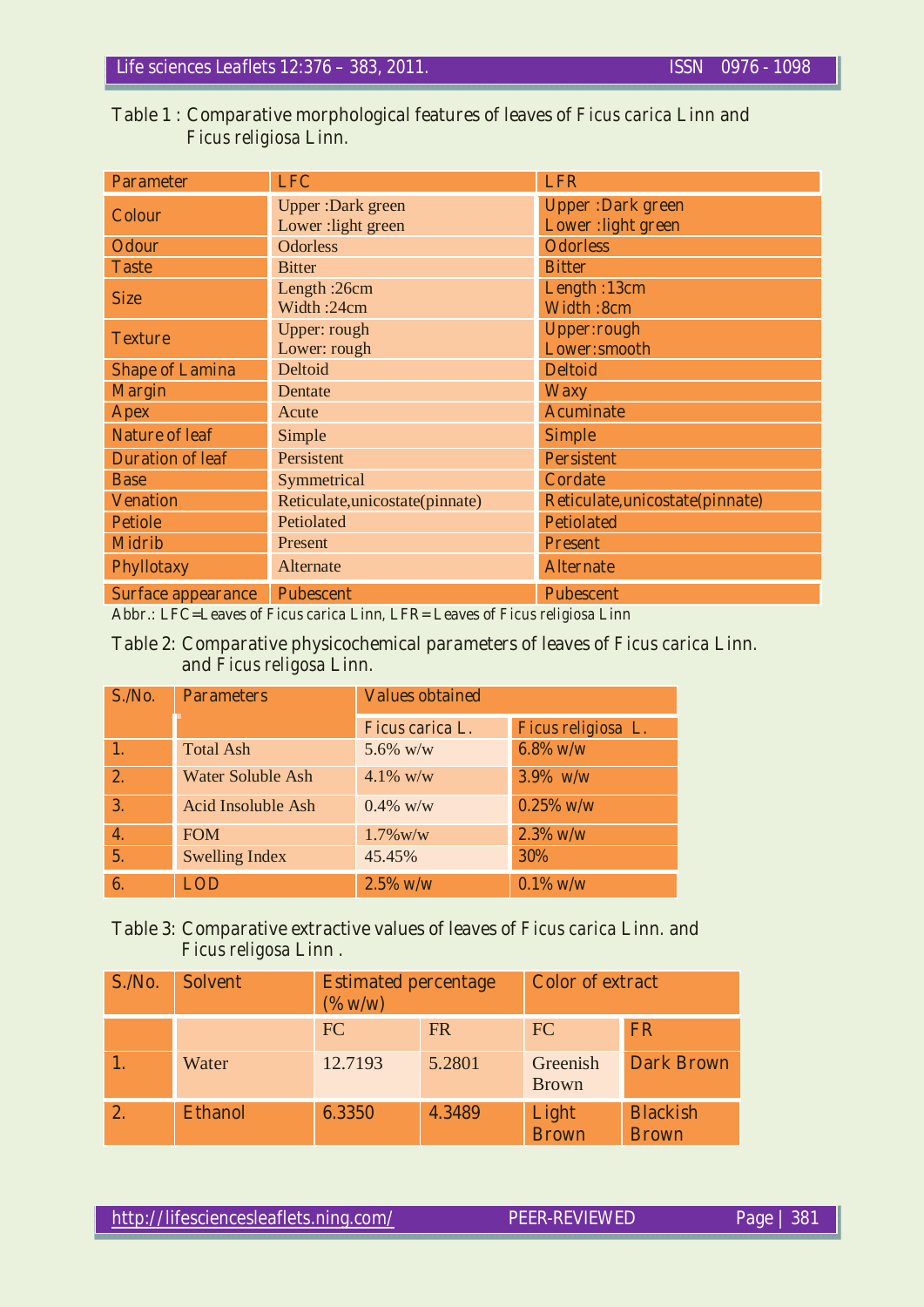#### **Table 4:Comparative preliminary phytochemical screening of leaves extracts of**  *Ficus carica* **Linn***.* **and** *Ficus religosa* **Linn** *.*

| <b>Constituents</b>                 | <b>Test</b>          | <b>AEFC</b> | <b>AEFCR</b> | <b>EEFC</b>              | <b>EEFR</b> |
|-------------------------------------|----------------------|-------------|--------------|--------------------------|-------------|
|                                     | Mayer's test         |             | $+$          | ÷,                       |             |
| <b>Alkaloids</b>                    | Dragendroff' test    | $+$         | ÷,           | $\overline{\phantom{0}}$ | ä,          |
|                                     | Hager's test         | $\ddot{}$   | ÷            | $\overline{\phantom{a}}$ | $+$         |
|                                     | Wagner's test        | $^{+}$      | -            |                          | $+$         |
|                                     | Molisch's test       | $+$         | $+$          | $+$                      | $+$         |
| <b>Carbohydrates</b>                | Fehling's test       | $+$         | ÷,           | $^{+}$                   | ä,          |
|                                     | Brontrager's test    |             |              |                          |             |
| <b>Glycosides</b>                   | Legal's test         | ÷,          | ÷,           | $\overline{\phantom{0}}$ | ä,          |
|                                     | Spot test            | ÷,          | ÷,           | ÷,                       | ä,          |
| Fixed oil and<br>fats               | Soap formation test  | $+$         | $+$          | $^{+}$                   | $\ddot{}$   |
|                                     | Fec <sub>13</sub>    | $+$         | $+$          | $+$                      | $\ddot{}$   |
|                                     | Vanillin             | -           | $+$          | $\overline{\phantom{0}}$ | $+$         |
| <b>Tannins</b>                      | hydrochloride        |             |              |                          |             |
|                                     | Alkaline reagent     | $+$         | L,           | $+$                      | ä,          |
|                                     | Million's test       | $^{+}$      | $+$          | $\overline{\phantom{a}}$ | ä,          |
| <b>Protein</b><br>and<br>amino acid | Ninhydrin test       | ÷,          |              | $+$                      | $\ddot{}$   |
|                                     | <b>Biuret</b> test   | $^{+}$      | $+$          | $\qquad \qquad -$        | $\ddot{}$   |
|                                     | With NaOH            | ÷.          | ÷.           | ÷,                       | ä,          |
| <b>Flavanoids</b>                   | With $H_2SO_4$       | $+$         | $+$          | $\qquad \qquad -$        | ÷           |
|                                     | Libermann's          | ÷,          | ÷,           | $+$                      | $+$         |
| <b>Steroids</b><br>and              | <b>Burchard</b> test |             |              |                          |             |
| triterpenoids                       | Salkowski's test     | $+$         | $+$          | $+$                      | $\ddot{}$   |
| <b>Mucilage</b><br>and<br>gum       | With 90% alcohol     | L,          | ÷,           |                          | ٠           |
| <b>Waxes</b>                        | <b>With alc. KOH</b> | ÷,          | ÷,           | ÷                        | l,          |

**Abbr.:** +=Present, - = Absent, AEFC= Aqueous extract of *Ficus carica,* AEFR= Aqueous extract of *Ficus religiosa,* EEFC= Ethanolic extract of *Ficus carica,* EEFR= Ethanolic extract of *Ficus religiosa* 

#### **Table 5. pH test of leaves extract of** *Ficus carica* **Linn***, and Ficus.religosa* **Linn***.*

| pH of <i>Ficus carica</i> Linn |             | pH of Ficus religiosa Linn |      |
|--------------------------------|-------------|----------------------------|------|
| <b>AEFC</b>                    | <b>EEFC</b> | <b>AEFR</b>                | EEFR |
|                                | 6.9         | δ                          |      |

**Abbr.:** AEFC= Aqueous extract of *Ficus carica,* AEFR= Aqueous extract of *Ficus religiosa,* EEFC= Ethanolic extract of *Ficus carica,* EEFR= Ethanolic extract of *Ficus religiosa*